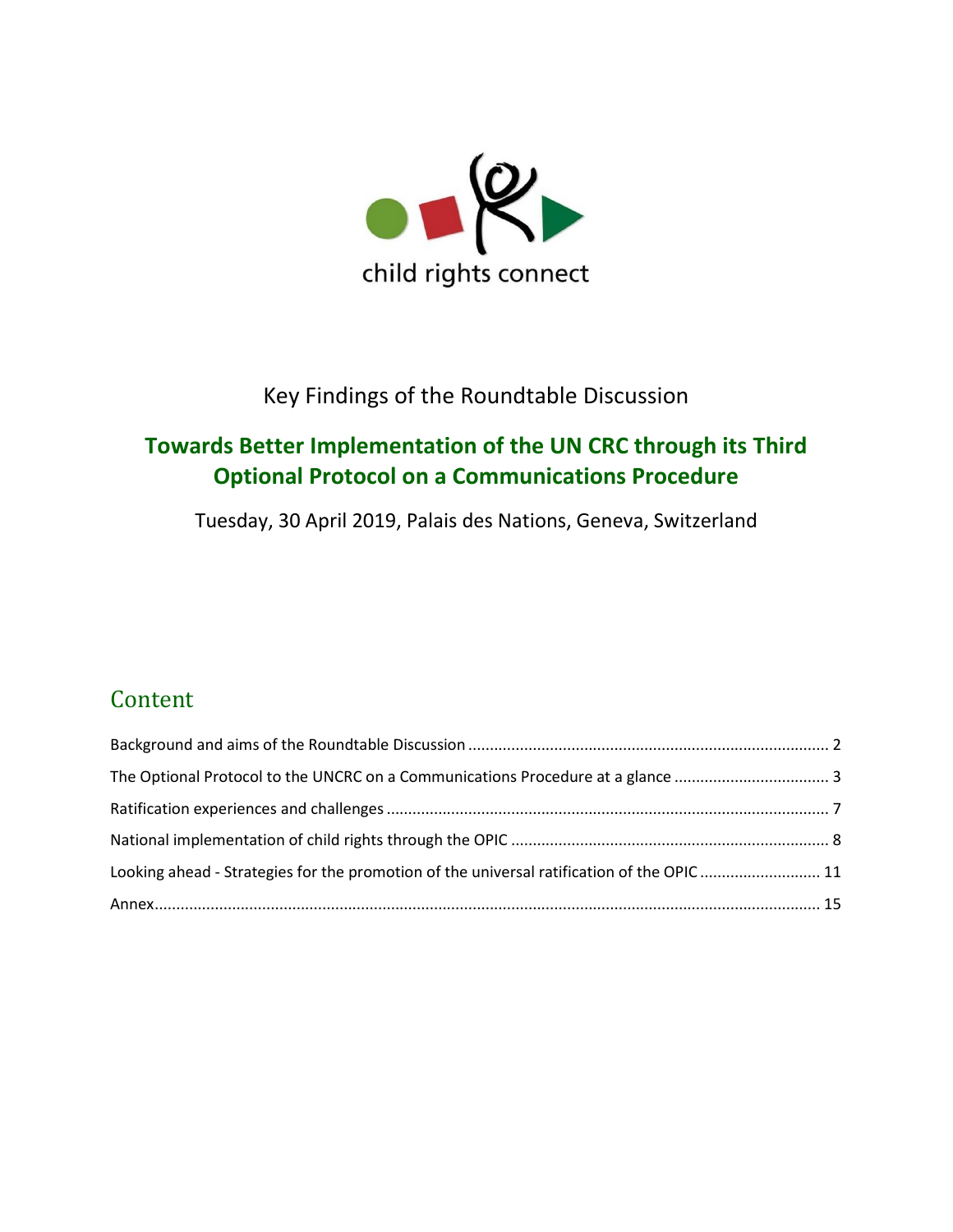### <span id="page-1-0"></span>Background and aims of the Roundtable Discussion

The Third Optional Protocol to the Convention on the Rights of the Child (UNCRC) on a Communications Procedure (OPIC), which celebrates this year the 5<sup>th</sup> anniversary of its entry into force, sets out an individual and inter-State complaints procedure, as well as an inquiry procedure for child rights violations. It allows children from States parties to the Protocol to bring communications (complaints) about violations of their rights directly to the UN Committee on the Rights of the Child (Committee). Individual communications are subject to admissibility criteria under article 7 of the Option Protocol, which includes the exhaustion of domestic remedies. The exhaustion of such remedies is not required for the submission of an inquiry request.

Since 14 April 2014 – the entry into force of the Optional Protocol – 44 States have ratified the OPIC and 19 have signed but not yet ratified it. The Committee has been receiving individual communications through the Petitions Section of the Office of the High Commissioner for Human Rights (OHCHR) and has started to conduct inquiries into allegations of grave or systematic violations of human rights through the Groups in Focus Section. By April 2019, when the Roundtable discussion took place: the Committee had registered 83 individual communications and adopted 16 decisions on the latter communications, including four decisions on the merits, eight decisions on admissibility and four discontinuances; it had 67 pending cases; and it was starting the follow-up process for its first decisions. The Committee had also discontinued three inquiries and concluded one concerning Chile. The report concerning the latter was published in June 2018.

The OPIC is the most recent Optional Protocol establishing a communications procedure within the UN Treaty Body system. It builds on and expands the existing highest standards from other treaties and therefore bears huge potential to strengthen the implementation of the UNCRC and the realisation of children's rights on the ground. The OPIC is, first and foremost, a unique tool that States should use to strengthen their legal systems for the protection of child rights.

However, the potential of the Protocol to trigger broader change in national legislation and systems for effective remedies and reparation can only be achieved if more States ratify it to make this mechanism accessible to children on a broader global scale, and if States implement the Committee's Views and recommendations. Some States have expressed immediate support for this instrument, while others have shown hesitation and reservations about the Committee's capacity to handle the additional workload created by the OPIC. Some States have reviewed their national justice systems before ratifying the OPIC, while others are waiting to assess the outcomes of the first individual communications examined by the Committee to better understand the impact of the Committee's recommendations on their obligations.

#### *Purpose of the Roundtable Discussion*

On the occasion of the 5th anniversary of the entry into force of the OPIC and the 30th anniversary of the UNCRC, the Office of the Special Representative of the Secretary-General on Violence against Children, the Committee on the Rights of the Child, the Office of the High Commissioner for Human Rights and Child Rights Connect co-organized a closed and informal Roundtable Discussion with selected States and partners to promote States' ratification of the OPIC and increase understanding of its added value to the realization of children's rights. The Permanent Missions of the Slovak Republic and the Federal Republic of Germany to the United Nations and other international organizations in Geneva sponsored the event. The aims of the Roundtable Discussion were to:

• Identify good practices with regard to ratification processes and implementation of the OPIC;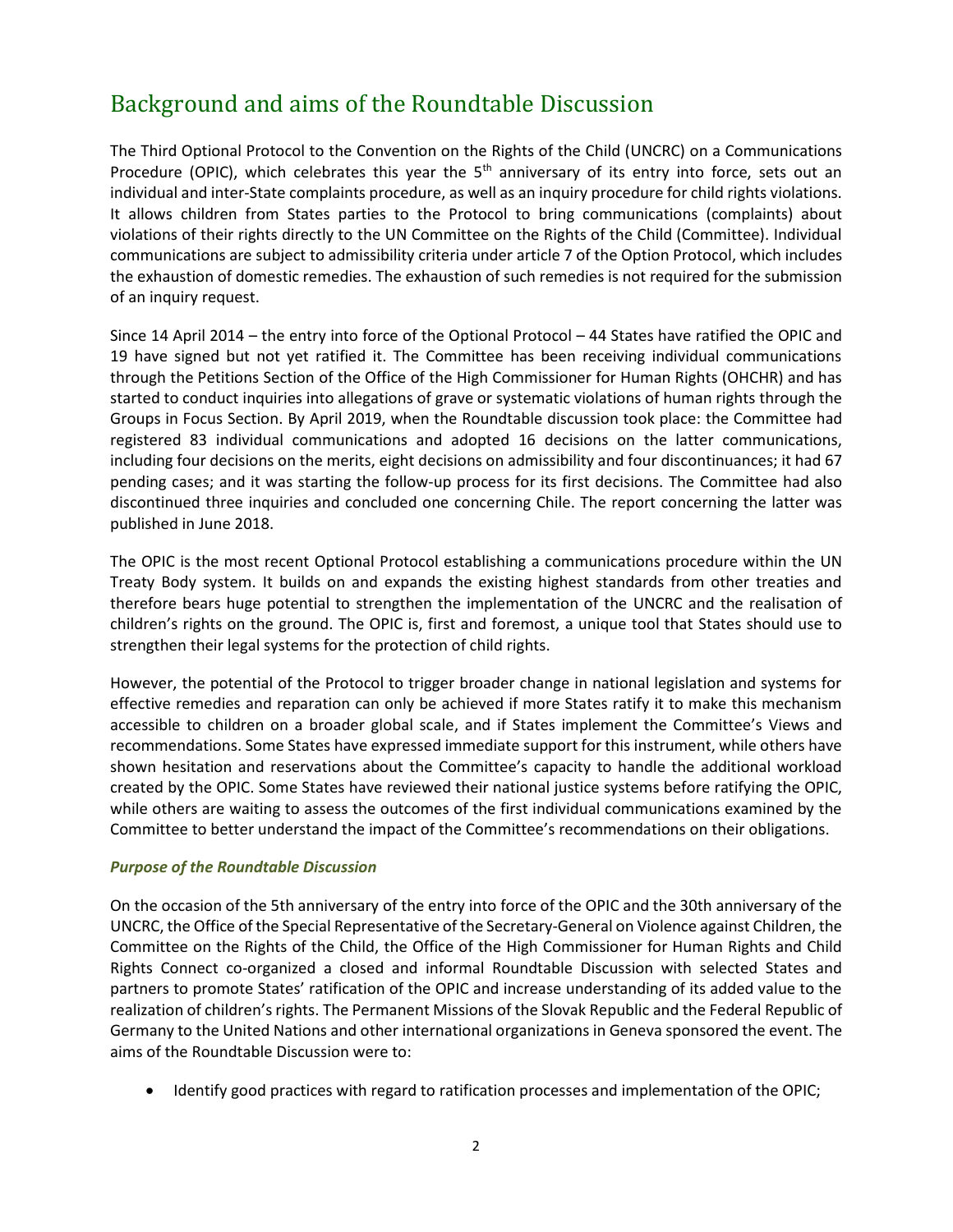- Discuss difficulties encountered in the process of ratification and implementation and possible solutions;
- Build more solid and evidence-based arguments about the benefits of the OPIC on a national level, in particular for States; and
- Build and strengthen partnerships and joint action around advocacy for OPIC ratification and effective implementation.

# <span id="page-2-0"></span>The Optional Protocol to the UNCRC on a Communications Procedure at a glance

#### *Coming into being, drafting and negotiation of the text*

On 19 December 2011, the United Nations General Assembly unanimously adopted the OPIC, which was opened for signature and ratification on 28 February 2012 and entered into force on 14 April 2014.

During the 10<sup>th</sup> anniversary of the Convention in 1999, the Committee considered initiating discussions on an Optional Protocol to the UNCRC providing a mechanism for individual communications to ensure the availability of legal remedies at the international level. Much earlier than that, at the time of the drafting of the UNCRC, the need for such a procedure was raised by civil society. However, the idea of putting in place a complaint procedure for child rights violations was resisted for many years. Until 2011, communications procedures had been established for all international core human rights treaties but the UNCRC and its two Optional Protocols.

June 2009 officially marked the start of the UN process for the drafting of the OPIC, as the first resolution containing the idea of the new Protocol was presented to the Human Rights Council during its 11th regular session by Slovakia. Human Rights Council resolution 11/1 (2009) established an Open-ended Working Group to "explore the possibility of elaborating an optional protocol to the Convention on the Rights of the Child to provide a communications procedure complementary to the reporting procedure under the Convention". In March 2010, the Council requested the Chairperson of the Working Group to prepare, in ten working days, a proposal for a draft optional protocol to be used as a basis for negotiations, taking into account the views expressed and inputs provided during the first session of the Working Group and giving due regard to the opinions of the Committee on the Rights of the Child and, where appropriate, of the relevant United Nations special procedures and other experts. The draft prepared included some innovative provisions to take into account the special status of children and the specific obstacles that they may face when seeking remedies and reparation. In particular, the draft included a compulsory collective communications mechanism that would allow national human rights institutions (NHRIs), child ombudspersons and non-governmental organisations (NGOs) with ECOSOC status to submit communications regarding "grave or systematic violations" without identifying individual victims.

Based on the deliberations of the Working Group, a revised text was prepared. The most significant changes to the text included: a new structure dividing the Protocol into four parts; new provisions to improve children's access to and protection under the different procedures established by the Protocol; a provision to prevent the manipulation of children by their representatives; and a change in the nature and scope of the collective communications mechanism, which became an optional ("opt-in") mechanism limited to "recurring violations which affect multiple victims".

During the second round of negotiations, the pressure to finalise the text by the end of the session became more and more acute. Indeed, it was not at all certain that the mandate of the Working Group – limited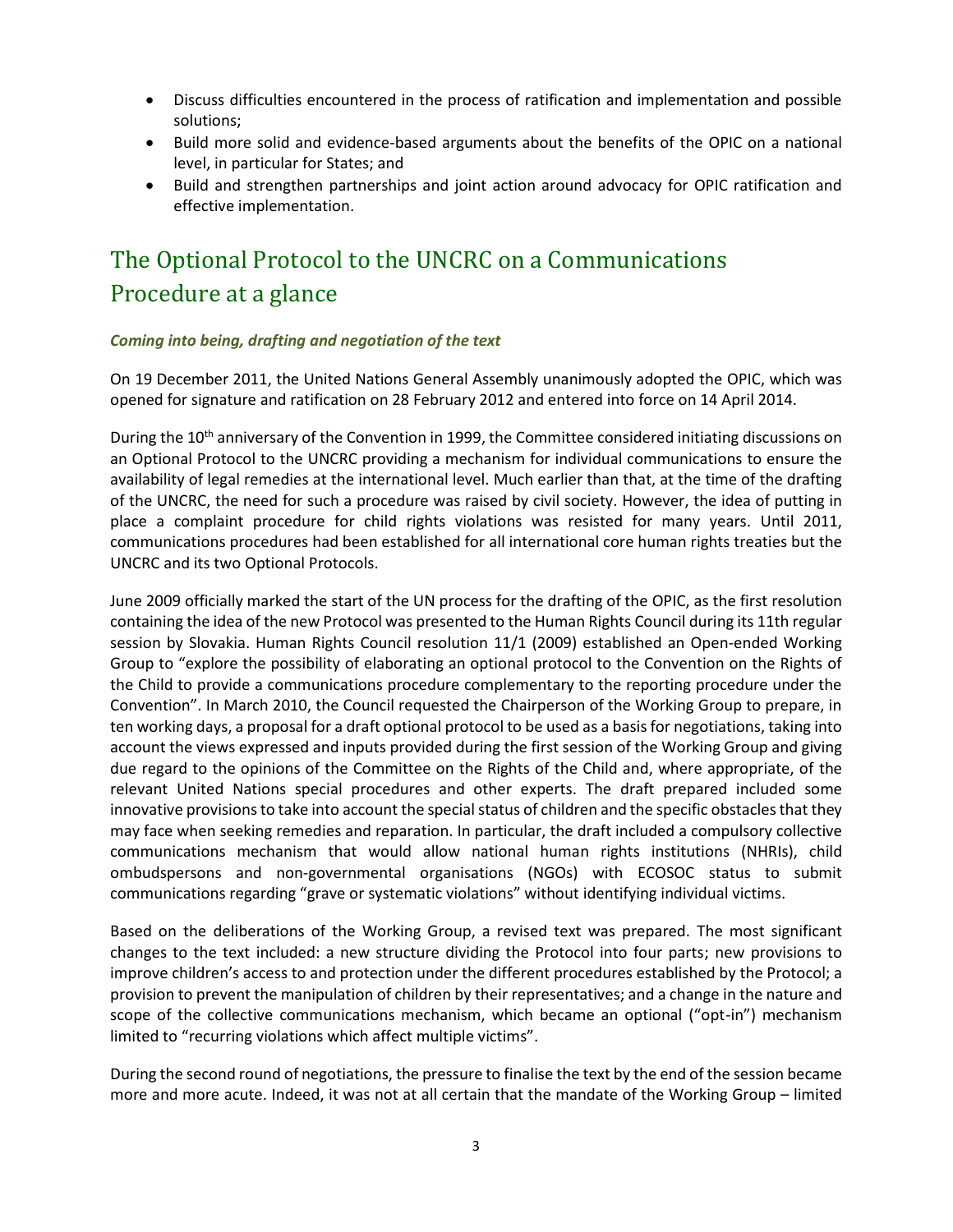to ten days – would be renewed. The text of the draft Optional Protocol was therefore the product of a compromise, on which the Working Group agreed by consensus after an intense and thorough effort by all parties involved. The text contained most provisions discussed, but suggested the deletion of the provision allowing collective communications, required the Committee to review the reasonableness of steps taken when considering alleged violations of economic, social and cultural rights, and removed the article prohibiting reservations.

#### *Key provisions of the Optional Protocol to the UNCRC on a Communications Procedure*

The OPIC is divided in four parts: I) General provisions (articles 1-4); II) Communication procedure (articles 5-12); III) Inquiry Procedure (articles 13-14); and IV) Final Provisions (articles 15-24).

The instrument takes into consideration the specificities of the UNCRC and the special rights of children, who are the primary beneficiaries of the new procedures. Thus, it establishes, for instance that the Committee shall be guided by the principle of the best interests of the child and shall have regard to the rights and views of the child (**article 2**) and that it will guarantee child-sensitive procedures and that safeguards will be introduced to prevent the manipulation of the child by those acting on his/her behalf (**article 3**).

#### ❖ *The Individual Communications Procedure*

The individual communications procedure provides the Committee with the competence to examine individual communications, submitted by or on behalf of an individual or group of individuals, within the jurisdiction of a State party, claiming to be victims of a violation by that State party of any of the rights set forth in the Convention on the Rights of the Child and/or its first two Optional Protocols, the Optional Protocol to the Convention on the sale of children, child prostitution and child pornography (OPSC) and the Optional Protocol to the Convention on the involvement of children in armed conflict (OPAC). For the Committee's competence to apply, the State must also be a party to the latter instrument(s) (**article 5**) and the individual communication must meet the admissibility requirements of **article 7**. In particular, the Committee shall consider a communication inadmissible when all available domestic remedies have not been exhausted. A communication shall also be deemed inadmissible when the alleged violation(s) occurred prior to the entry into force of the OPIC for the State party concerned; when the same matter has been examined by another procedure of international investigation or settlement; or when it is not sufficiently substantiated. The Committee has established in its jurisprudence that its assessment of facts and evidence is not meant for it to act as a fourth instance or appellate court.

Admissibility requirements explain why 70% of the communications received by the Committee do not make it to registration. By April 2019, the Committee had received more than 300 individual communications, of which only 83 were registered. Of the latter, [16 decisions](https://juris.ohchr.org/search/results) were adopted, including [four decisions on the merits,](https://d3n8a8pro7vhmx.cloudfront.net/childrightsconnect/mailings/636/attachments/original/AdoptedCases.docx?1561361356) eight decisions on the admissibility and four discontinuances. The Committee has received follow-up responses on three of the four cases where it found violations of the Convention. These responses, as well as some of the discontinuance decisions, have reported the impact that this procedure has had in triggering individual and structural changes to improve the enjoyment of the rights of the child<sup>1</sup>.

<sup>1</sup> During the 82nd session of the Committee, the State responses to the Views *3/2015 I.A.M. v Denmark*, *11/2017 N.B.F. v Spain*  and *12/2017 C.E. v Belgium* will be published in its Follow up progress report on individual communications.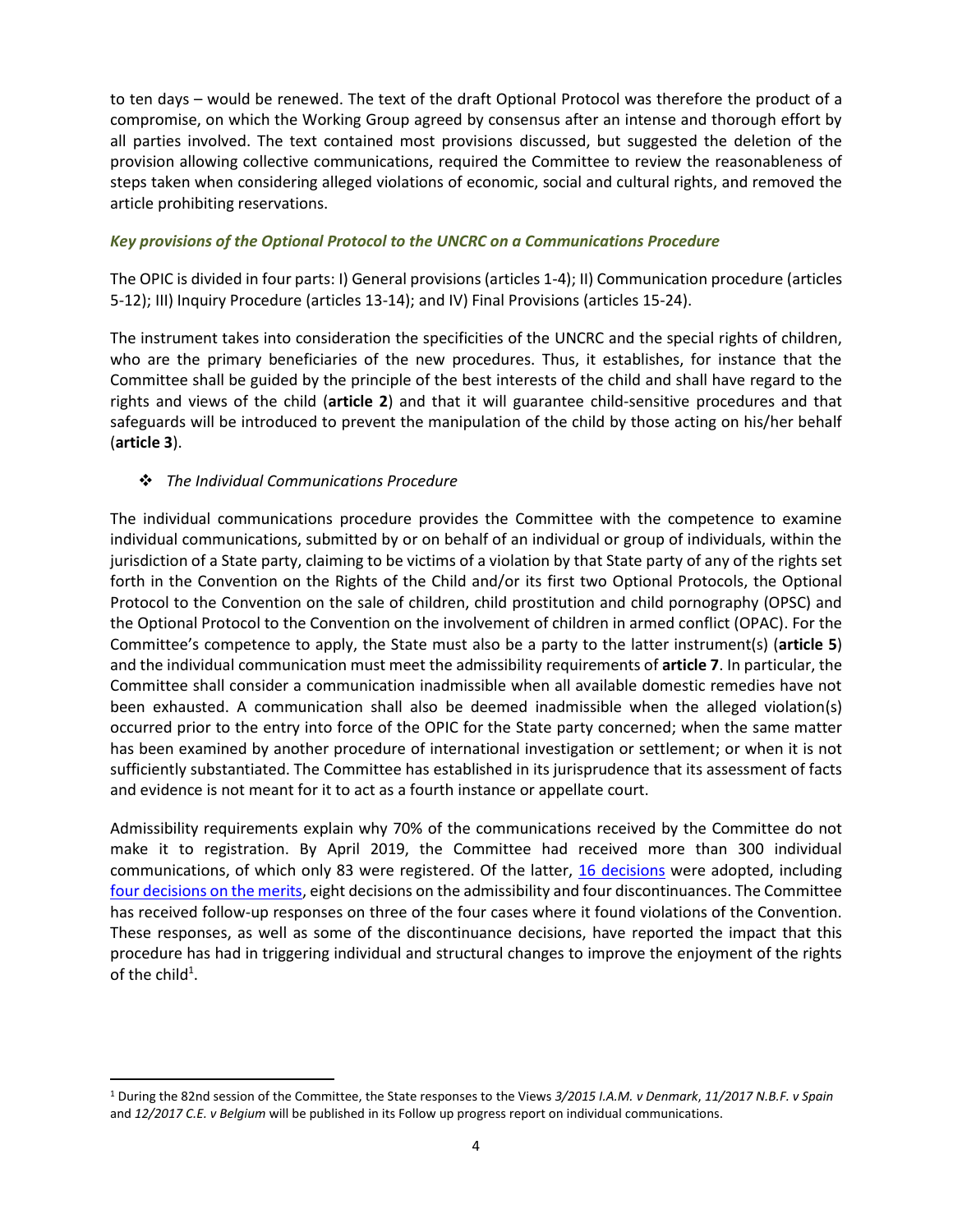At its 62nd session (2013), the Committee adopted [rules of procedure](https://tbinternet.ohchr.org/_layouts/treatybodyexternal/Download.aspx?symbolno=CRC/C/62/3&Lang=en) for the OPIC. At its 70th session (2015), the Committee adopted [working methods](https://www.ohchr.org/Documents/HRBodies/CRC/WorkingMethodsOPIC.pdf) to deal with communications received under OPIC – which were revised in 2017 – as well as a [model form for filing a communication.](https://www.ohchr.org/Documents/HRBodies/CRC/ModelCommunicationForm_en.pdf)

The Committee publishes a table summarizing the cases pending for its review on its website in an attempt to favour transparency and allow for third party interventions. As of April 2019, the Committee had 67 pending cases.<sup>2</sup>

The Optional Protocol contemplates protection measures to ensure that individuals under States parties' jurisdictions are not subjected to any human rights violation, ill-treatment or intimidation as a consequence of bringing communications or other forms of cooperation with the Committee pursuant to OPIC (**article 4**). Similarly, in exceptional circumstances, and to avoid possible irreparable damage to the victim or victims of the alleged violations, the Optional Protocol allows for the Committee to transmit to the State party concerned, at any time after the receipt of a communication and before a determination on the merits has been reached,<sup>3</sup> a request for its urgent consideration that the State party takes necessary interim measures (**article 6**). The request of interim measures does not imply a determination on admissibility or on the merits of the communication. Providing more light on the criteria used by the Committee to decide on interim measures requests, the Committee adopted [guidelines on interim](https://www.ohchr.org/Documents/HRBodies/CRC/GuidelinesInterimMeasures.docx)  [measures](https://www.ohchr.org/Documents/HRBodies/CRC/GuidelinesInterimMeasures.docx) in January 2019.

The Committee may make available its good offices to the parties concerned with a view to reaching a friendly settlement of the matter on the basis of respect for the obligations set forth in the Convention and/or the Optional Protocols thereto (**articles 9 and 12(3)**).

After examining a communication, the Committee transmits its Views on the communication, together with its recommendations, if any, to the parties concerned (**article 10(5)**). The latter have to submit their response, including information on any action taken and envisaged in the light of the Views and recommendations of the Committee, as soon as possible and within six months (**article 11(1))**. States parties are also invited to submit further information about any measures taken in response to the Committee's Views or recommendations or implementation of a friendly settlement agreement, in the State parties' subsequent reports under article 44 of the Convention, article 12 of the OPSC, or article 8 of the OPAC, where applicable (**article 11(2)**).

❖ *The Inter-State Communications Procedure*

The Committee can also receive and consider Inter-State communications in which a State party claims that another State party is not fulfilling its obligations under the Convention and/or the first two Optional protocols to which the other State is party, provided that the States parties have recognized the competence of the Committee to do so, which can be done at any moment (**article 12**).

❖ *The Inquiry Procedure*

Under **article 13**, if the Committee receives reliable information indicating grave or systematic violations by a State party of rights set forth in the Convention, the OPSC or the OPAC, the Committee can invite the State party to cooperate in the examination of the information, as well as to submit observations without

<sup>&</sup>lt;sup>2</sup> See "Table of Pending Cases" at: <https://www.ohchr.org/EN/HRBodies/CRC/Pages/CRCIndex.aspx>

<sup>&</sup>lt;sup>3</sup> Interim measures may also be requested at any time during the procedure and before the Committee reaches a determination on the merits of an inter-State communication or on the findings of an inquiry (CRC/C/62/3, Rule 7.1 of the Rules of procedure under the Optional Protocol to the Convention on the Rights of the Child on a communications procedure).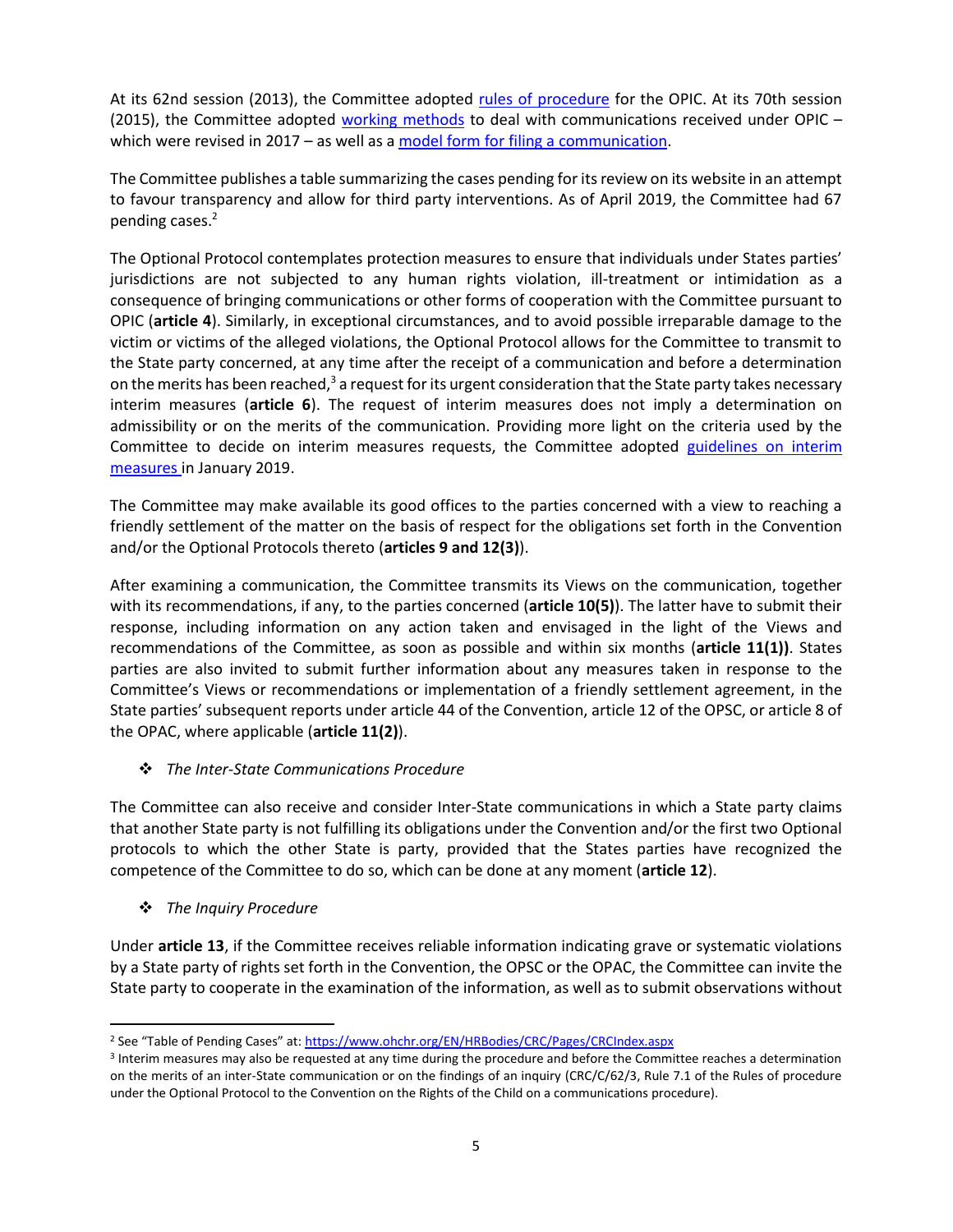delay with regard to the information concerned (**article 13(1)**). An inquiry can also be initiated at the own initiative of the Committee. 4

The Committee can review States parties under article 13 provided the latter have not made a declaration withdrawing recognition of the Committee's competence under article 13, applicable with respect to the rights set forth in some or all of the instruments listed in article 13(1) (**article 13(7)**).

To initiate inquiry procedures for grave or systematic violations, exhaustion of domestic remedies is not required, nor is the identification of the victims.

After having carefully reviewed and taken into account any observations that may have been submitted by the State party concerned, as well as any other reliable information available to it, the Committee will decide whether or not to pursue with the inquiry. If it does, it designates one or more of its members to conduct an inquiry and to report urgently to the Committee (**article 13(2)**).

The cooperation of the State party shall be sought at all stages of the inquiry, which is conducted confidentially (**article 13(3)**). Where warranted, and with the consent of the State party, the inquiry may include a visit to the territory of the State party concerned (**article 13(2)**), the modalities for which are defined with the State. 5

The findings of the Committee together with any comments and recommendations are incorporated in a report transmitted to the State party (**article 13(4)**), which then has six months to submit its observations to the Committee (**article 13(5)**). The report is then made public.

Similar to **article 11** in relation to the communications procedure, **article 14** lays out follow-up measures to the inquiry procedure, which can lead to constructive initiatives between the State and the Committee.

As of April 2019, the Committee has received six requests to conduct an inquiry, two of which have been discontinued, two of which are undergoing and one that has been concluded concerning Chile.<sup>6</sup>

#### **Role of the Committee**

When making recommendations to States parties based on the information received pursuant to articles 44 and 45 of the Convention on the Rights of the Child, and more generally through regular dialogue with States, the Committee plays an active role encouraging non-States-parties to the OPIC to ratify the instrument. Regular communication and strong cooperation between the Committee and States also allows for the Committee to advise and provide technical assistance in the national implementation of child rights.

Being a quasi-judicial body, however, the role of the Committee goes beyond providing technical assistance. In the event that the Committee finds that a State party has violated its obligations under the Convention or its substantive Optional Protocols, it will make recommendations on the remedies for the alleged victim(s), such as, inter alia, rehabilitation, reparation, financial compensation, guarantees of non-repetition, requests to prosecute the perpetrator(s), which can have far-reaching

<sup>4</sup> CRC/C/62/3, Rule 31 of the Rules of procedure under the Optional Protocol to the Convention on the Rights of the Child on a communications procedure.

<sup>5</sup> Ibid, Rule 38.

<sup>6</sup> Report of the inquiry procedure conducted in Chile under article 13 of the Optional Protocol to the CRC on a Communications Procedure[: https://www.ohchr.org/Documents/HRBodies/CRC/CRC\\_C\\_CHL\\_INQ\\_1.pdf](https://www.ohchr.org/Documents/HRBodies/CRC/CRC_C_CHL_INQ_1.pdf)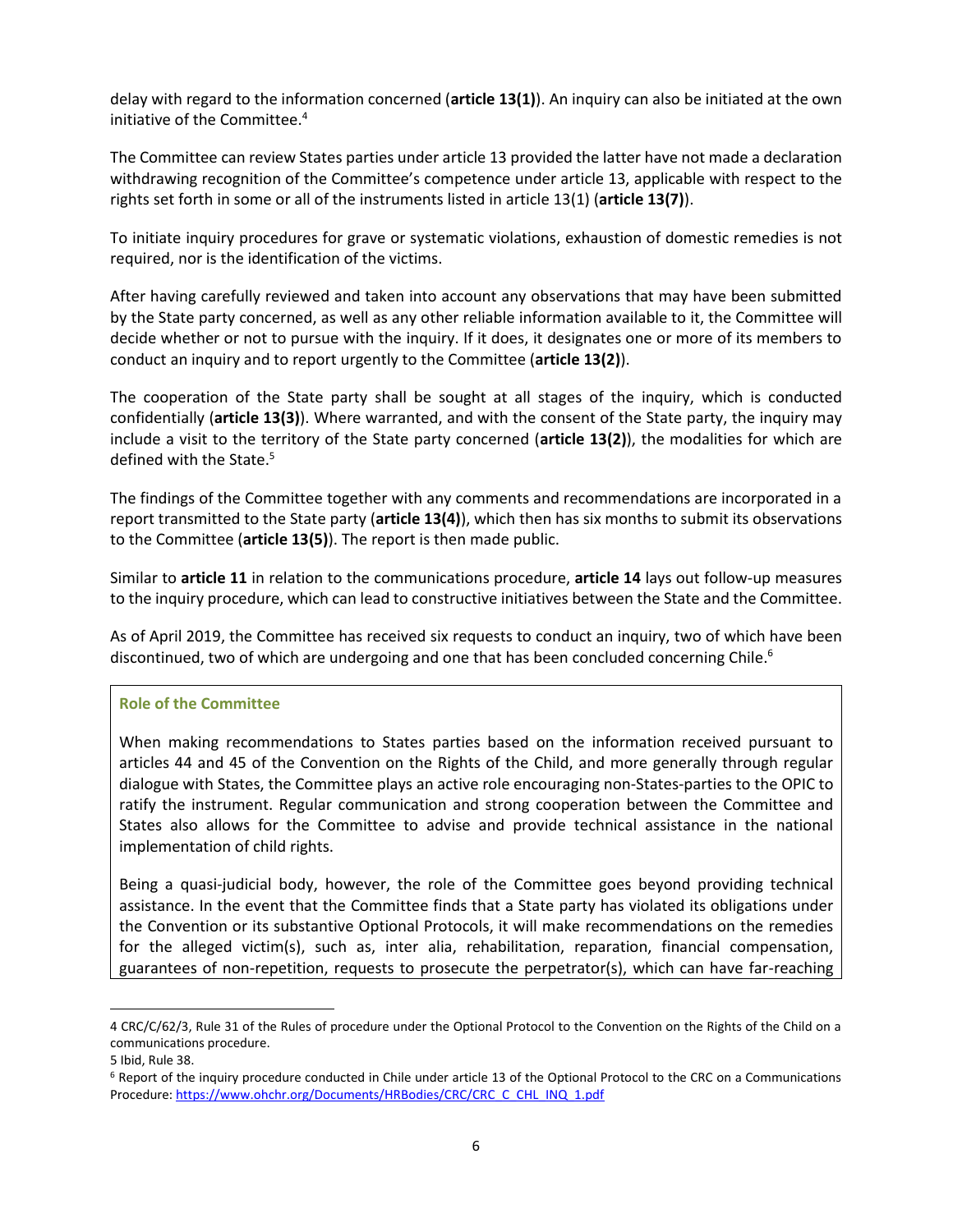effects. In certain cases, the Committee may also recommend that the State party take legislative, institutional or any other kind of general measures to avoid the repetition of such violations, thus addressing possible structural causes of the violations.

The Committee monitors the follow-up of its adopted Views by requesting States to submit a written response including information on any action taken to implement the Views, through the Rapporteurs on Follow up to Views, who will report to the Committee on any follow-up information at each session and propose a Progress Report on follow-up to individual communications. The Committee will also follow up on the implementation of recommendations contained in the Views through the reporting procedure pursuant to article 44 of the Convention.

## <span id="page-6-0"></span>Ratification experiences and challenges

Five years since the entry into force of OPIC, 44 States have ratified the instrument and 19 have signed, but have yet to ratify it. Experiences of ratifications and challenges encountered along the way vary across countries and regions.

Some States that were involved in the drafting and adoption process of the OPIC ratified the instrument very quickly, such as Thailand in 2012 and Slovakia in 2013. Other States that were equally supporting the drafting process experienced delays in ratifying it due to a shift in their domestic political agenda that deprioritized the ratification of the instrument. Slovenia ratified the OPIC in 2018, although it had signed it in 2012. The awareness raising and advocacy by public officials, civil society and the media, who all saw in the instrument an opportunity to strengthen the national judicial system, were key to advance the ratification process of the OPIC.

In some States where Governments were initially reluctant to ratify the OPIC, the Parliament played a key role in cooperation with civil society. Indeed, Switzerland was able to ratify the instrument in 2017 after having passed a motion known as "Amherd" and organizing an expert meeting on the justiciability of economic, social and cultural rights, which was the Governments' main concern relating to the OPIC. The Amherd motion claimed that, as the host country of the Human Rights Council, the Office of the High Commissioner for Human Rights and the Committee on the Rights of the Child, Switzerland should take the OPIC seriously and start the ratification process as soon as possible "for the sake of credibility of its human rights policy", among others. This is a positive example of a Parliament overcoming the lack of government enthusiasm to ratify OPIC by promoting expert and multi-stakeholder debates.

Some States are remaining attentive to the evolving jurisprudence of the Committee on the OPIC in order to better assess the impact of the Committee's recommendations on their obligations, before moving forward with ratification. For others, being a State party to the OPIC allows for States to play an active role in shaping the Committee's jurisprudence.

However, the vast majority of States seem to not have OPIC ratification among their priorities, as they are unaware of or do not fully understand the instrument. Indeed, more information on the OPIC as well as the functioning and reach of its mechanisms are needed for States and all the key actors making the ratification possible, such as parliamentarians, public officials, the media and civil society, including children.

Key findings: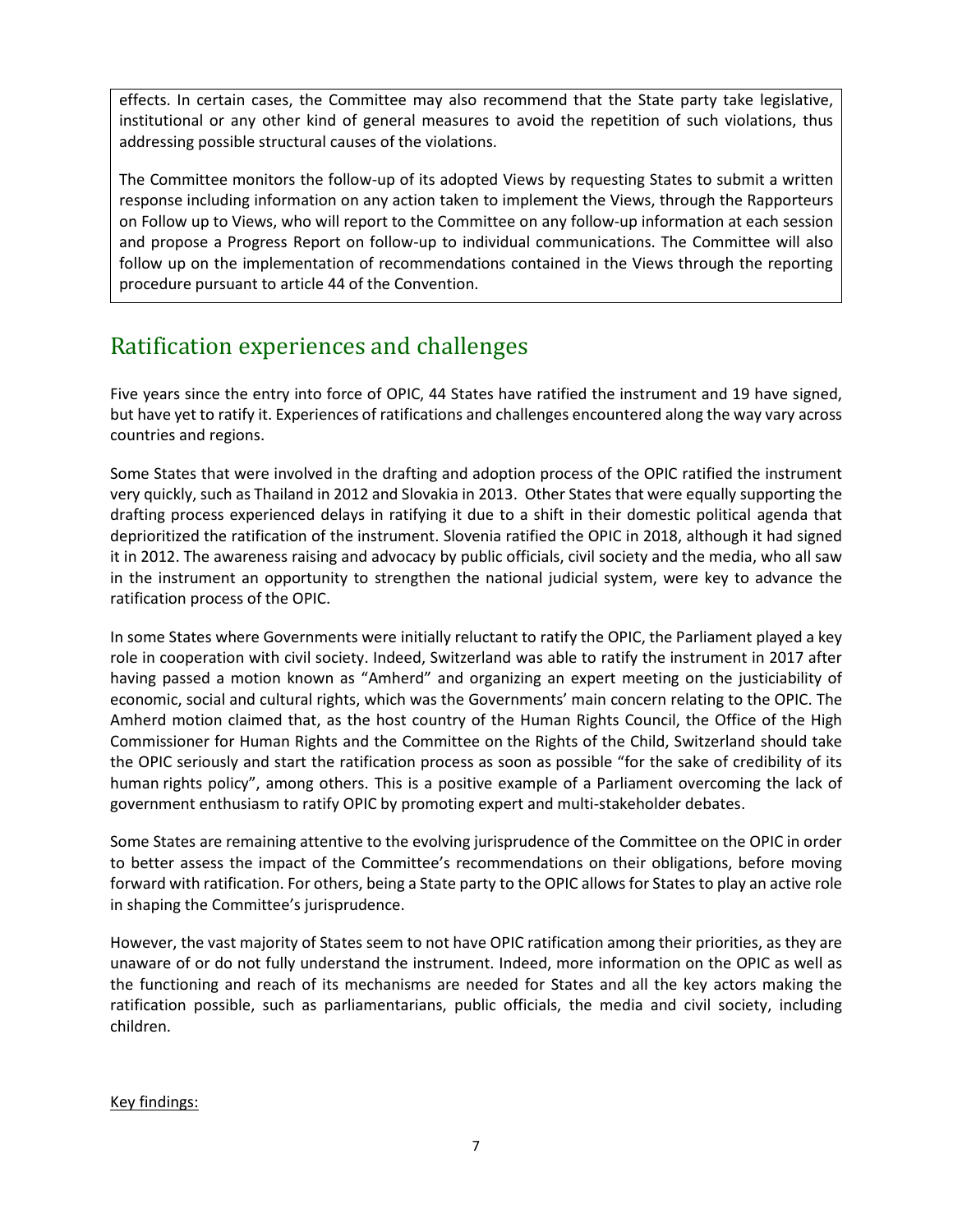- The OPIC is still largely unknown and/or misunderstood, and therefore it is imperative to develop and widely disseminate more accessible information;
- Ratification of international instruments is dependent on political contexts and priorities, so that timing is important;
- States can be persuaded to ratify provided that the instrument is supported by key stakeholders such as civil society, including children, Ombudsmen, parliamentarians, public officials and the media;
- Debates and expert meetings are influential in creating awareness and buy-in;
- States across the world share similar concerns when it comes to ratifying the OPIC, thus it is essential to create spaces for States to exchange experiences;
- Civil society may also share concerns or challenges in advocating for the ratification of OPIC, thus it will also be important to share advocacy experiences among civil society;
- Collection and use of good practices related to the implementation of the OPIC can inform and strengthen arguments for ratification, in order to demonstrate that the OPIC brings positive impact at the national level.

### <span id="page-7-0"></span>National implementation of child rights through the OPIC

The ratification of the OPIC is not the end but the beginning of a "learning process", as States parties may have to set up procedures and/or identify focal points to deal with incoming communications from the Committee. In the case of Spain, the unexpected high amount of communications received has led to the development of a special procedure to deal with them, as well as a functional and operational structure. The created structure is composed of various ministries, the Public Prosecutor's Office and the national border police, and it gathers information on the Committee's individual communications. Similarly, Spain has been faced with the challenge to put in place additional human resources very quickly given the obligation to deal with communications in an expeditious way. This experience has revealed that it is important for States parties to the OPIC to anticipate and to have standard operating procedures in place to effectively respond to possible incoming communications.

To ensure the successful implementation of the OPIC at the national level, strong cooperation between the State party and the Committee is crucial. Collaboration between the Committee and Chile was key to ensure a successful inquiry procedure, including a visit to the country by members of the Committee in January 2018. Despite the fact that, the inquiry concluded that grave and systematic violations to the rights of the child had occurred over the last 40 years in Chile; the State decided to publish the outcome report out of its own volition, and actually did so prior to the Committee's publication. Similarly, the transparency and good predisposition of the Committee to meet and exchange information with States parties can help the smooth and speedy examination of individual communications.

With regard to States' performance in implementing the Committee's Views, internal challenges should be taken into account as States can have limited capacities, resources and/or complex mechanisms slowing the process of implementation and any associated reform. Children's Ombudspersons, National Human Rights Institutions and multi-stakeholder platforms such as the National Commission on the Rights of the Child of Belgium,<sup>7</sup> can play an important role in supporting governments to overcome some of the internal challenges through cooperation. The direct communication between National Human Rights Institutions, Children's Ombudspersons and the Committee is also essential as it enables an effective assessment and

 $7$  The National Commission on the Rights of the Child – Belgium is a multi-stakeholder platform gathering both governmental and non-governmental actors. This unique structure allows for inputs that are nourished by various viewpoints in the aim to foster a greater child rights effectiveness.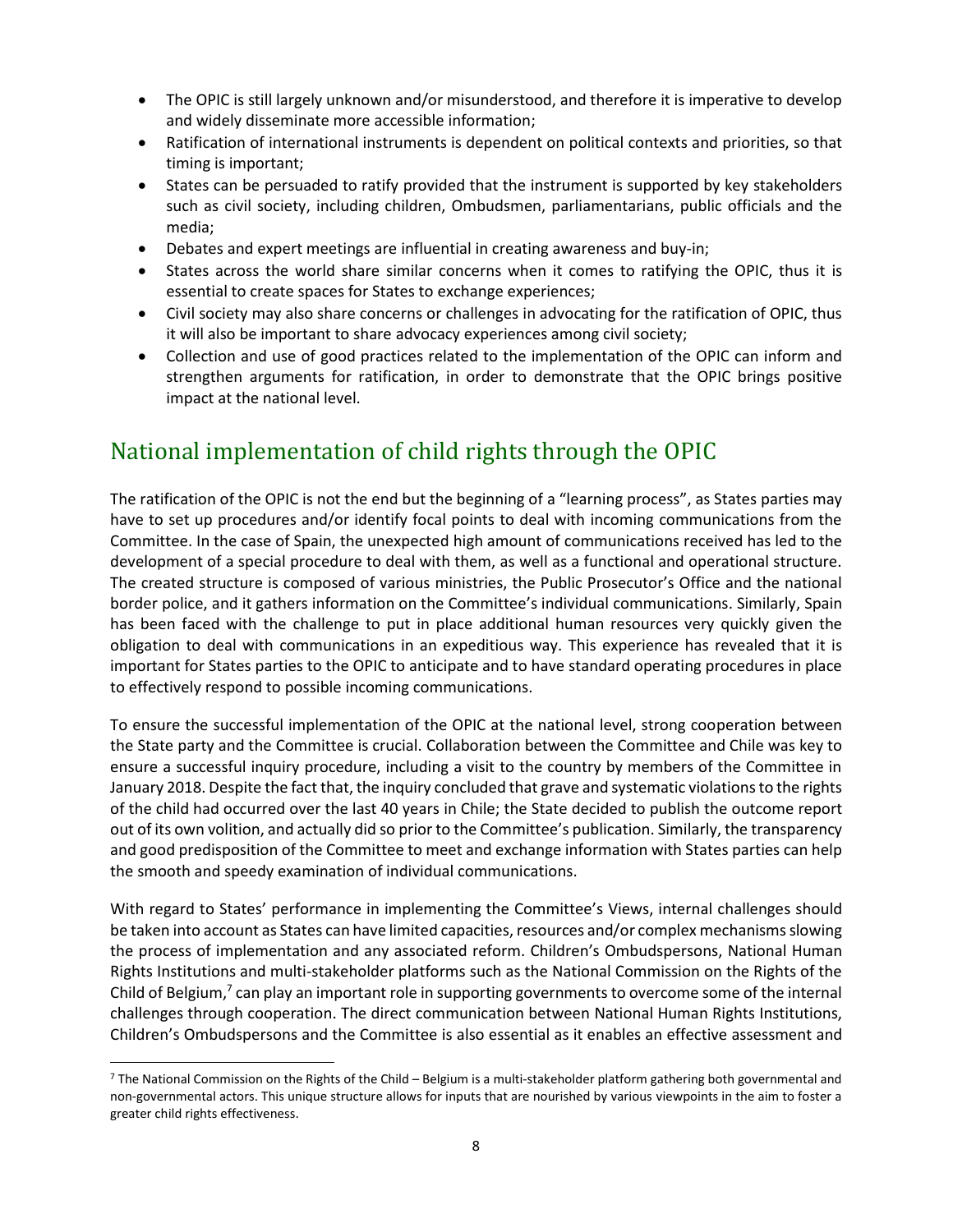development of relevant Views by the Committee based on first-hand information of the reality faced by children on the ground. While engaging in the reporting process of the Committee and in supporting the State in its implementation of the recommendations of the Committee on the Rights of the Child, NHRIs can help ensure the realization of child rights at the local level. The Children Ombudsman of Chile, for example, was created as a result of the inquiry procedure conducted between 2017 and 2018. It has a key role in monitoring Chile's compliance with the Committee's recommendations regarding the protection of children in alternative care. While the OPIC mechanisms can only be triggered when domestic remedies have been exhausted, NHRIs and Children Ombudspersons can also play an important role in supporting child victims and facilitating the provision of domestic remedies. Thus, these institutions play a key role in ensuring child rights, and the support as well as the independence of these organizations should be strengthened and guaranteed.

The use of mechanisms provided by the OPIC can assist States in identifying internal issues of concern, helping them take concrete action to address them. In this regard, for example, the role of civil society in Spain was crucial to raise awareness on the problems regarding the procedure of age assessment of unaccompanied migrant children and the need for it to be amended. Similarly, the Committee's inquiry procedure in Chile helped the State to address the situation of children and adolescents deprived of a family environment who are in residential care centres. The OPIC mechanisms can also promote internal discussions on children's rights, which can be of a transversal nature and touch upon different competencies (both institutionally and substance-wise). For instance, while the request for an inquiry procedure in Belgium was not taken up by the Committee, it provided the opportunity to have an internal intergovernmental/inter-ministerial debate on the issue of street-connected children, especially children of Roma origin, resulting in concrete measures taken by the Government to improve the situation. Further, the only case in which the Committee adopted Views concerning Belgium led to the adoption of individual, as well as structural, measures in the country.

The role of civil society as the main user of the OPIC mechanisms is very important, and its participation in the implementation of the OPIC should be encouraged by States and NHRIs. In this regard, ensuring effective access to existing mechanisms of the OPIC is key for the implementation of this Protocol. Particularly, OPIC processes should be more child-friendly and accessible to children. Their knowledge, understanding and access to the mechanisms should be specifically ensured, including through the development of procedures and safeguards for the effective participation of children and child-friendly materials.

The knowledge that children have about the existence of the OPIC, its objectives and the way in which it can be used are key factors to reach a correct implementation of the instrument. Indeed, the fact that children can directly communicate with the Committee under this Protocol moves away from previous adult centrism in childhood issues. This implies accelerating certain processes so that children may directly request their protection, which is particularly important in a situation of a discrepancy between what the child wants and what the adult thinks is in the child's best interest. In addition, the possibility to educate children about this Protocol implies the need to contemplate, at a general level and for everyone, an education with a human rights approach from initial education, and also in all areas of educational, formal and informal training.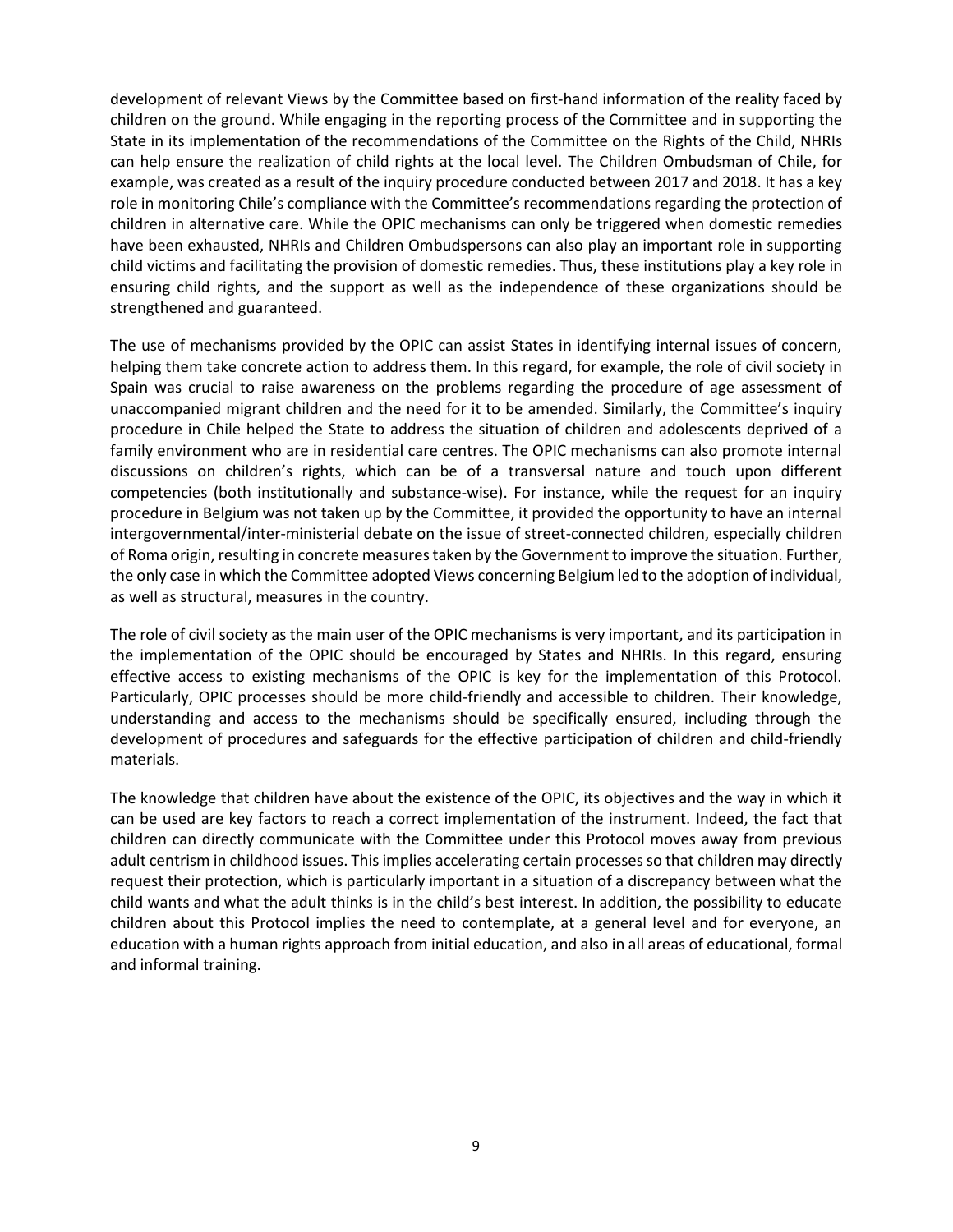#### **Removing obstacles for the effective access to OPIC mechanisms**<sup>8</sup>

The experience of civil society organizations working for the effective implementation of child rights in Belgium through the OPIC shows that certain obstacles should be removed for victims and their representatives to effectively access its mechanisms:

- **Financial barriers.** Financial barriers (such as the translation of documents and access to legal professionals, etc.) can limit the accessibility of OPIC mechanisms. In this regard, the extension of legal aid for these mechanisms is indispensable and must be planned for proper implementation. Measures should also be explored to overcome other financial barriers such as translation costs.
- **Lack of knowledge or understanding of the OPIC mechanisms**. The effective implementation of OPIC requires proper information on the existence, functioning and reach of its mechanisms. Children themselves, as well as their parents or guardians, must be adequately informed oftheir available options in the event of a violation of children's rights, including national and international mechanisms such as the OPIC communication procedure.
- **Lack of support to children victims of human rights violations**. Professionals working with children, particularly social workers and/or legal professionals, should also be duly informed and trained about the OPIC mechanisms. In addition to allowing them to use the mechanisms, proper information on the mechanisms is a necessary prerequisite for them to be able to properly support children who are victims of violations of their rights.

#### Key findings:

- OPIC's ratification is not the end but the beginning of a "learning process", where procedures might have to be set up and/or focal points identified at national level for the State to deal effectively with incoming communications. The allocation of responsibilities for each of the focal points involved should be done in advance, thematically and should be known by the competent bodies in the area of childhood and adolescence.
- States parties to the OPIC should anticipate and be prepared to handle communications that could be received. The officials in charge must have the necessary technical knowledge to respond to the requirements arising from the Committee, as this will also allow them to properly address the Committee's recommendations.
- Strong cooperation between the State party and the Committee, as well as transparency and availability of information from the Committee, are crucial to ensure the successful implementation of the OPIC at the national level. For example, while the publication of guidelines on interim measures was a good step forward, more information should be made available on the functioning of the Committee, including with regards to the criteria used for "filtering" communications or accepting requests for inquiries.
- The engagement, as well as the direct and informal communication, between the Committee and States parties should be strengthened to facilitate direct and frequent cooperation on individual communications and inquiries.
- While it is in the State's own interest to collaborate with the Committee, it is important to keep in mind that reacting to communications/requests for additional information is time and resource intensive for States.

<sup>8</sup> This section summarizes a submission made by DCI-Belgium to Child Rights Connect following the Roundtable Discussion.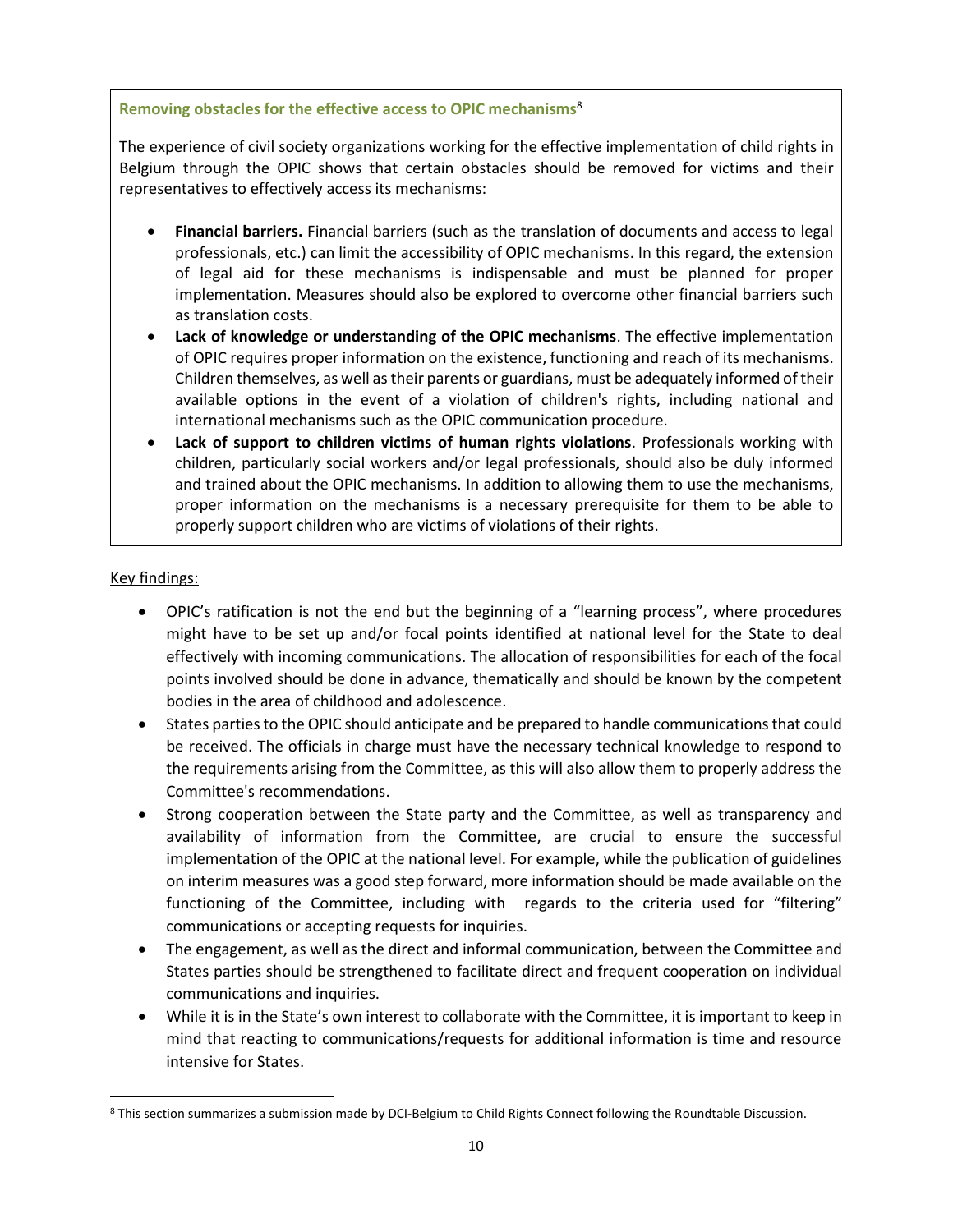- The role of Children's Ombudspersons and NHRIs is crucial as they support States in implementing the Committee's recommendations while monitoring and assessing State compliance. They are also instrumental in supporting child victims and facilitating the provision of domestic remedies. Support for these institutions should be strengthened.
- States should deal with reparations in an integral way (going beyond economic reparation).
- The OPIC mechanisms can be very helpful in drawing States' attention to certain internal, including more structural, issues as well as in helping them to take concrete action to address them, going beyond measures taken at the level of individual cases.
- The role of civil society as users and supporters of the OPIC mechanisms is very important and its participation in the implementation of the OPIC should be encouraged by States and NHRIs.
- Children's access to the mechanisms should be assured. OPIC processes should be more childfriendly and accessible to children through appropriate information, procedures and safeguards.
- The Committee should produce graphics and material on OPIC that can be easily used by civil society, including children. Ombudspersons should contribute to the dissemination of these materials through their work with civil society or in their advisory councils, both for individual communications and in inquiries.
- As Views and decisions on individual communications by treaty bodies are proliferating, attention will have to be paid to coherence between the different bodies, including with respect to decisions of regional courts.

# <span id="page-10-0"></span>Looking ahead - Strategies for the promotion of the universal ratification of the OPIC

Currently, just 20% of the States having ratified the Convention on the Rights of the Child have ratified the OPIC. The large majority (80%) of States parties to the OPIC are from Latin America or Europe. More than half (54%) of OPIC States parties are from the European region.<sup>9</sup> Why is ratification of the OPIC relevant for ensuring children's rights? What are the best strategies to promote and achieve universal ratification of the OPIC? What should be the roles of different actors such as States, NHRIs, academia and civil society, including children?

#### **Why is ratification of the OPIC relevant for ensuring children's rights?**

- **Strengthening children's protection and ensuring the fulfillment of their rights**. Ratifying the OPIC has a positive impact on strengthening children's protection and ensuring the fulfillment of their rights.
- **Children as actors of their own protection**. Allowing children to use this individual communications procedure gives them a chance to stand up for their rights, to be actors of their own protection and, thereby, agents of change. It fulfils' their right to participation and to express their views that should be given due weight in accordance with their age and maturity, in compliance with article 12 of the Convention.
- **An individual complaint mechanism meant for children and responding to their specific needs.** The OPIC mechanism does not concern human rights in general (such as regional human rights conventions) but covers all of children's rights, which will ensure them better protection against rights violations, with a specific Committee composed of children rights experts who shall be

<sup>&</sup>lt;sup>9</sup> Please refer to the Annex for graphs and charts.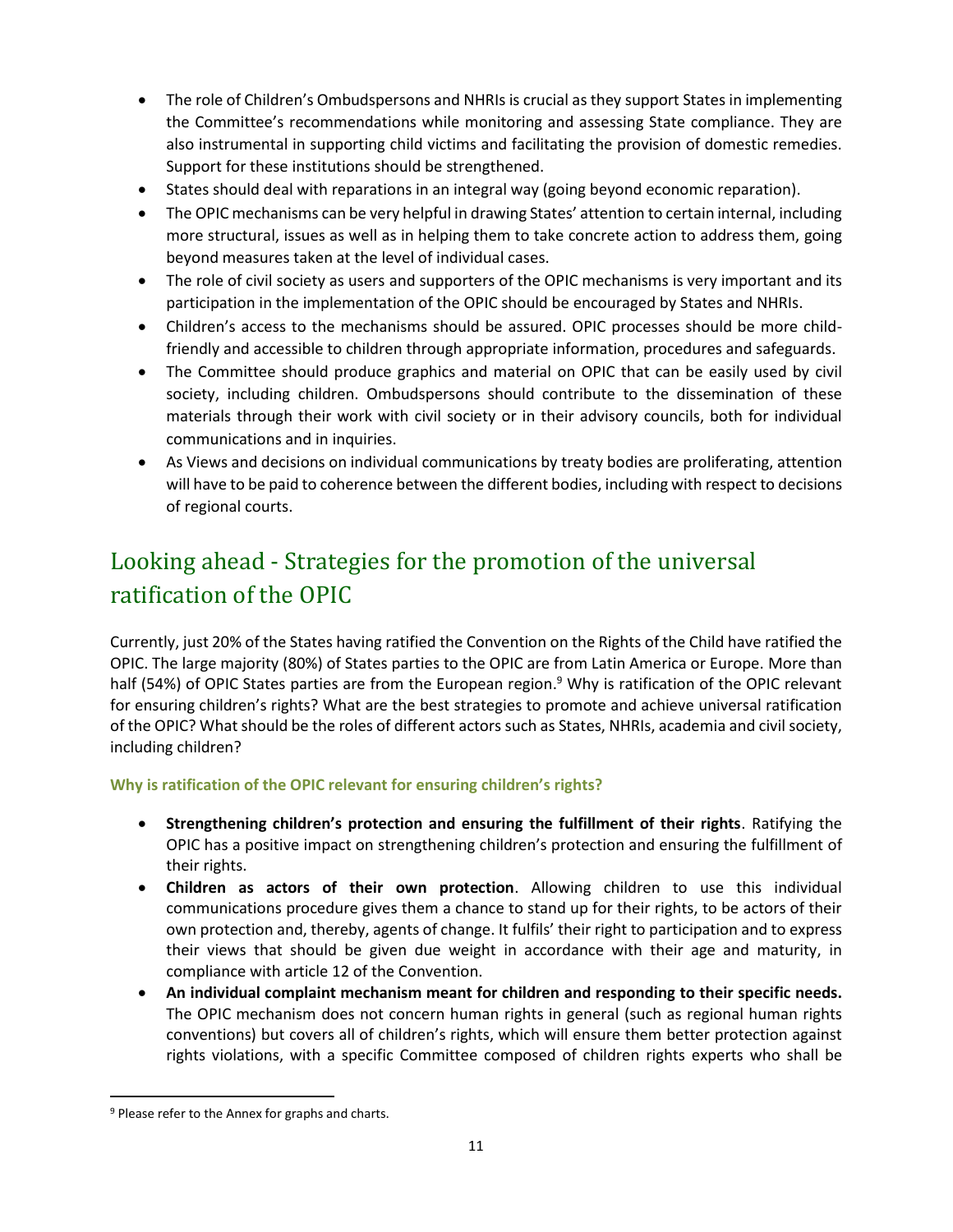guided by the principle of the best interests of the child and shall have regard to the rights and views of the child. Importantly, the OPIC covers not only violations of the UNCRC but also of the OPAC and the OPSC.

- **A route towards remedying existing injustices and acts of discrimination against children**. The Optional Protocol provides a route towards remedying existing injustices and acts of discrimination against children, who – simply because they are children – do not have the same means of challenging violations of their human rights as adults do.
- **Enhances accountability of States parties to the UNCRC, OPAC and OPSC**. The Protocol enhances the accountability (which complements the periodic reporting procedure) of States parties to the UNCRC and its substantive protocols by making effective remedies and reparation available at an international level for cases where domestic mechanisms have either failed to provide this for the violation of children's rights, or such mechanisms do not exist.
- **Relative fast redress**. In comparison to other international complaints mechanisms, the OPIC can provide relative fast redress to victims of human rights violations, as two years is currently the average time for the Committee to adopt a View on an individual communication.
- **Complementary to the Committee's reporting procedure**. Following examination of initial reports, States only report to the Committee every five years, and the reporting procedure has to review progress on implementing the full range of rights under the Convention. A communications procedure requires a focused review of particular legislation and/or policy or practice causing, or potentially causing, violations. It enables the Committee to provide illuminating Views and recommendations interpreting the obligations of the Convention and its Optional Protocols.
- **More constructive approach**. Given that cooperation between the Committee and States being an essential component of OPIC implementation, ratifying the OPIC offers States the opportunity to be in contact with the Committee on a more regular and informal way, as opposed to what is foreseen in the CRC reporting process. OPIC brings about a constructive and flexible approach to implementing child rights, particularly through the friendly settlement mechanism and flexibility in terms of the remedies the Committee can recommend.
- **Being part of an on-going dialogue between regional and international human rights mechanisms**. As regional and international mechanisms are more and more integrated and crossreferring, it is an advantage for States parties to the OPIC to become an active part of that dialogue as well as to influence the Committee's jurisprudence.

#### **What are the best strategies to promote and achieve universal ratification of the OPIC?**

❖ *Advocacy to States*

A possible strategy to increase the number of States parties to the OPIC could be to first approach States that have expressed an interest and commitment to the instrument but who have not yet ratified it. It is important to better understand the reasons behind the lack of ratification and identify the real obstacles. Targeted information on the OPIC's mechanisms then has to be developed. The current 19 signatories, that are mostly from East Europe and West Africa, should be approached, as well as the States that were involved in the drafting and negotiation of the OPIC, part of the so called "core group".

Some of the avenues for best approaching States includes:

**Through the Committee on the Rights of the Child and its established procedures**. Where applicable, the Committee encourages States to ratify the OPIC during a State party's periodic review. A number of States have ratified the OPIC either in the build up to their review by the Committee or in the immediate followup to the review. Timing can therefore play an important role when promoting increased ratification of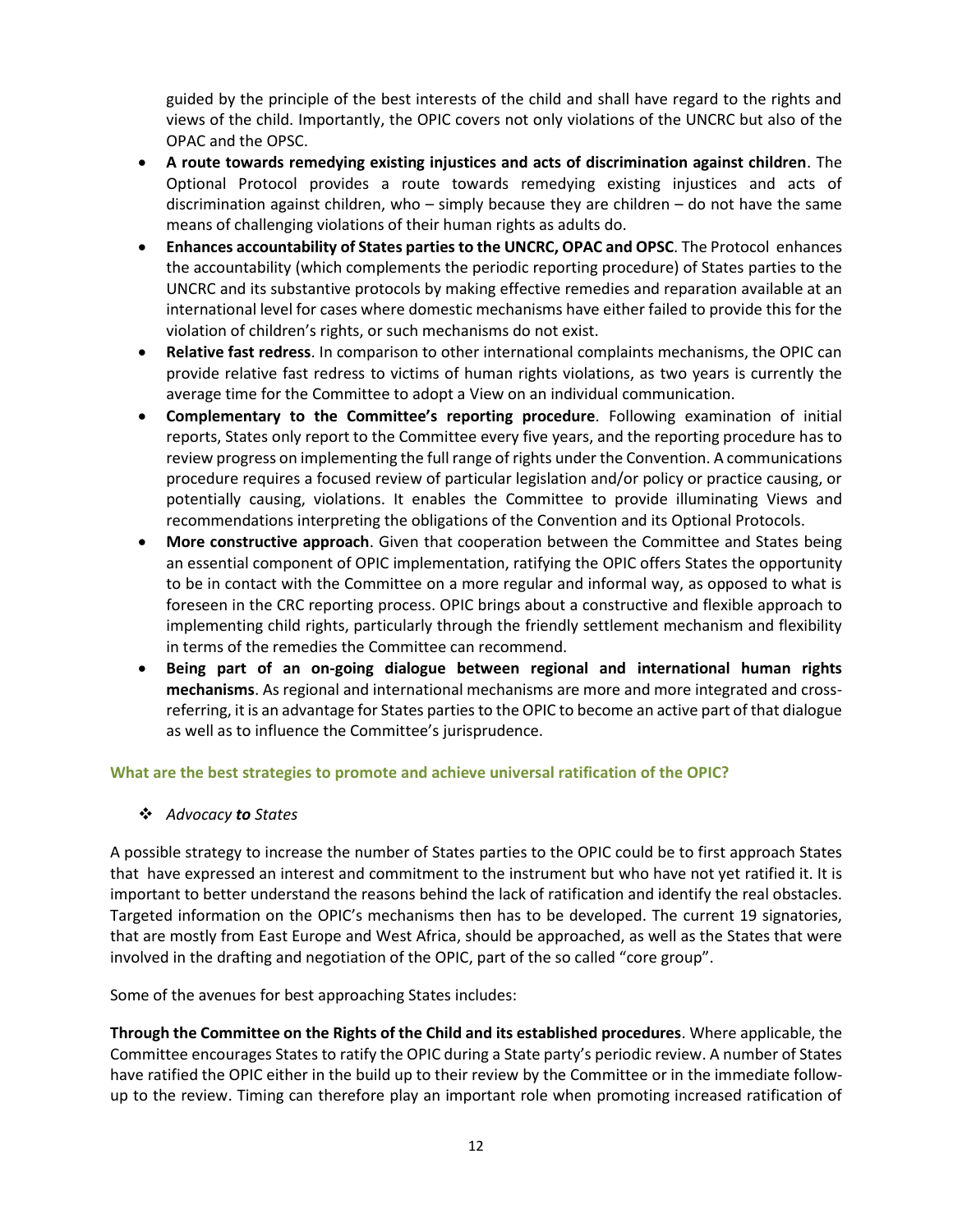the instrument. Other meetings, such as the Committee's annual informal meeting with States every January, are also important for the Committee to call for the ratification of the OPIC. While the group of experts remain at the disposal of States, it should help promote a better understanding among States on the OPIC, especially on how the process works (including the cooperative and constructive nature of the OPIC), the various opportunities for States to engage with the Committee on specific communications or inquiries and the evolving jurisprudence of the Committee (for example, through periodic updates and summaries of trends). States should also approach the Committee to request further information as well as assistance in implementing its Views and recommendations.

**NHRIs**. National Human Rights Institutions and Children's Ombudspersons should play a leading role in advocating for OPIC ratification. The European Network of Ombudspersons for Children (ENOC), a not-forprofit association of independent children's rights institutions from 34 countries within the Council of Europe, supports its members in advocating for ratification of the OPIC at the national level. In particular, and as only 17 out of the 34 countries have ratified the OPIC, the ENOC has helped raise awareness of the issue in its public reports, as well as the reports to the Committee in the context of the reporting procedure. Communication between NHRIs and Children's Ombudspersons at all levels is key for the regional institutions such as the ENOC to act as a platform helping identify and understand the barriers to ratification in different countries as well as to share good practices among its members. Regular communication between NHRIs, Children's Ombudspersons and States is also key to ensure that a dialogue on the ratification of the OPIC can take place and that a strategy to overcome possible challenges can be adopted.

**Academia**. Academics are instrumental for producing knowledge and building expertise on the OPIC. Research should enhance advocacy and capacity building on the OPIC. The University of Leiden, for example, has created the [Children's Rights Observatory](https://www.universiteitleiden.nl/en/law/institute-of-private-law/child-law/leiden-childrens-rights-observatory), an open access information hub around the OPIC which includes summaries of the adopted Views of the Committee on the Rights of the Child and the general inquiry carried out in Chile. Yet, for the Leiden Children's Rights Observatory to have an impact, it needs to respond to specific needs at the practical level. In this sense, academics from the University have invited all persons to comment on how to further develop the Observatory according to their needs. The contribution of the academia can also go far beyond observatories - which are an invaluable initiative – and generate specific knowledge for children to use the OPIC, including by directly submitting individual communications to the Committee.

**Children.** In some States, children who participated in the State reporting process have started to advocate for their respective countries to ratify the OPIC. As the main beneficiaries of the instrument, their advocacy efforts – including in the State reporting process to the Committee – for ratification of the OPIC, as well as for better implementation of child rights, should be encouraged and supported by all relevant stakeholders, States, the Committee, the UN in general, Children's Ombudspersons and NHRIs, and civil society.

**Civil society**. Civil society organizations also play a fundamental role in promoting the ratification of the OPIC through advocacy and awareness-raising activities, by supporting the capacity building of stakeholders, providing third party interventions in the review of individual communications and inquiries, facilitating the sharing of national experiences, and supporting the effective participation of children. Their important role should be supported and recognized.

#### ❖ *Advocacy by States*

States parties to the OPIC could join efforts to promote universal ratification and increase the visibility of the instrument. This could be done during international fora such as the Universal Periodic Review and the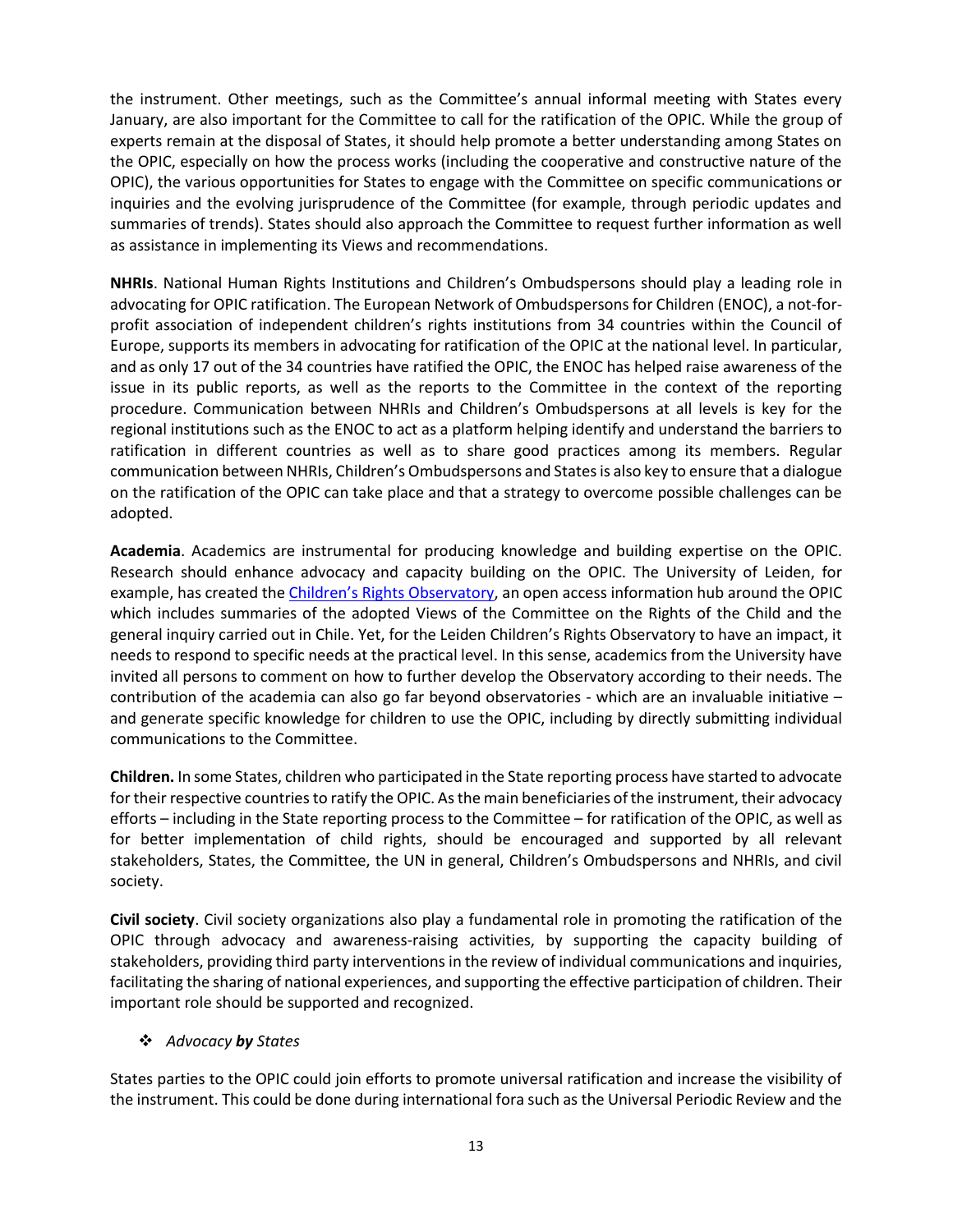High-level Political Forum on Sustainable Development (HLPF). In particular, as this year's HLPF will review the Sustainable Development Goals (SDGs) relevant to children, including SDG 16, it could be an opportunity to sensitise States on the OPIC. The momentum of the 30th anniversary should also be used to urge States to recommit to the Convention by ratifying the OPIC.

<span id="page-13-0"></span>Creating a Group of Friends on the OPIC, or utilizing the existing Group of Friends on the Rights of the Child (led by Germany and Slovenia), might also be an option to foster political will for ratification. In this regard, the Convention against Torture Initiative (CTI) offers an example of a State-led initiative created in 2014 to promote the universal ratification and full implementation of the Convention against Torture and Other Cruel, Inhuman or Degrading Treatment or Punishment (UNCAT). Led by the governments of Chile, Denmark, Fiji, Ghana, Indonesia and Morocco, the CTI is a unique cross-regional ten-year initiative aiming to achieve universal ratification of the UNCAT by 2024 and supporting States through capacity building and technical advice to implement the Convention. Supported by a full-time secretariat in Geneva and a multi-stakeholder group of friends and experts, the CTI has worked successfully in achieving the ratification of 12 more States to the Convention. Promoting a better understanding of the Convention by addressing some existing misperceptions, as well as providing coordinated and sustained support through legal and technical advice and assistance to States, has proven crucial to raise the number of States parties to the UNCAT. CTI has been working with States both bilaterally and multilaterally, including through in-country visits and regional seminars, using a constructive, "no name, no shame" approach. Yet, while the close State-to-State dialogue and confidential way of working of the CTI has proven successful, UNCAT ratification has not necessarily been always coupled with States' recognition of the competence of the Committee against Torture to receive and review individual communications (UNCAT, article 22) and some States have also opted out of the inquiry procedure (UNCAT, article 20). Bearing this in mind, and given that the OPIC provides for a communications procedure, a ratification campaign for the OPIC could perhaps be more successful if framed more broadly as promoting children's rights at the domestic level and adoption of all of the Protocols, in line with the implementation of SDGs 16(2) and 16(3) (prohibition of violence and torture against children and promotion of equal access to justice for all).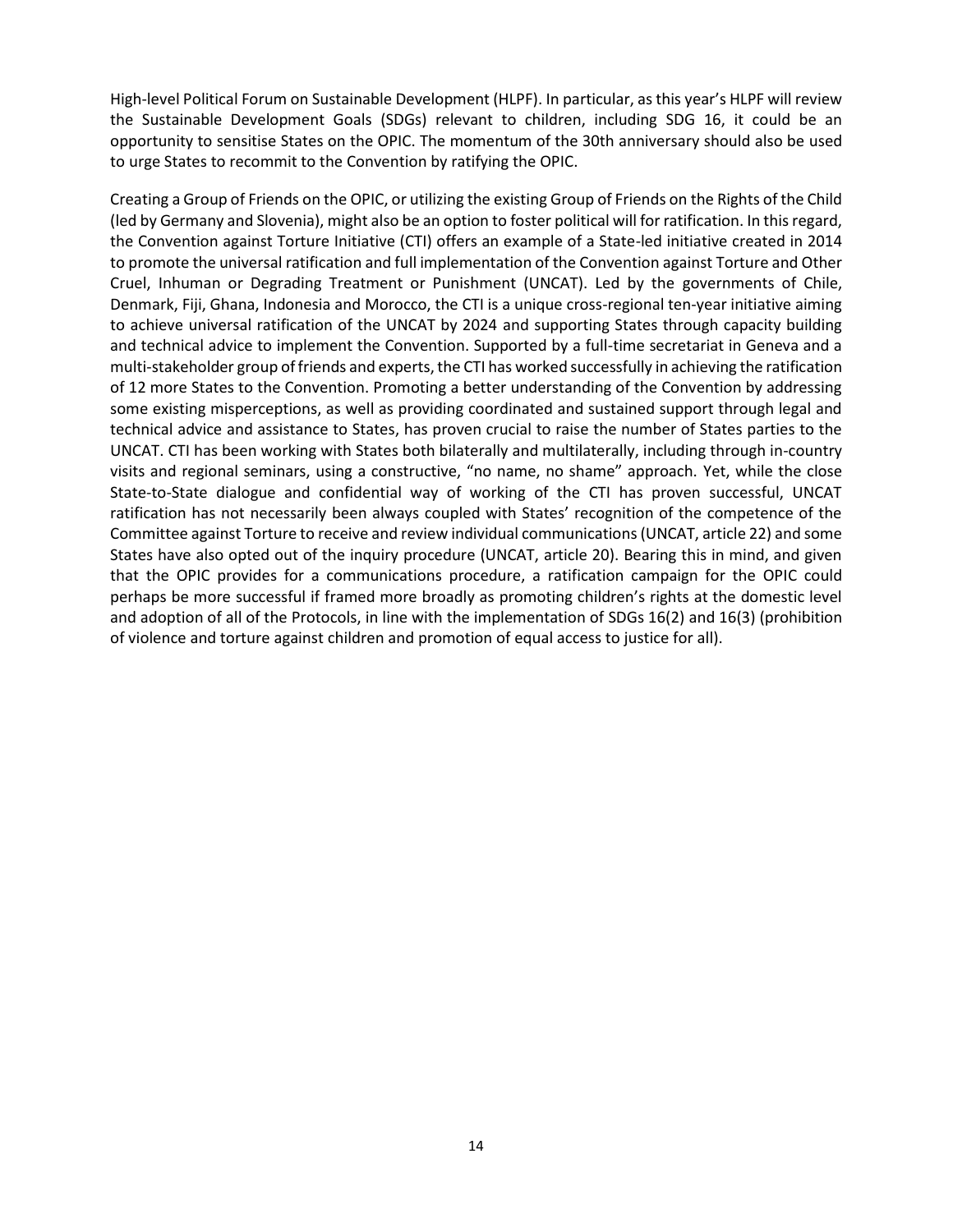### Annex

#### *Status of ratifications*

As of 14 April 2019, five years since the entry into force of the Optional Protocol, 44 States have ratified the OPIC, 19 have signed but not yet ratified it, and 135 have taken no action.



**>>**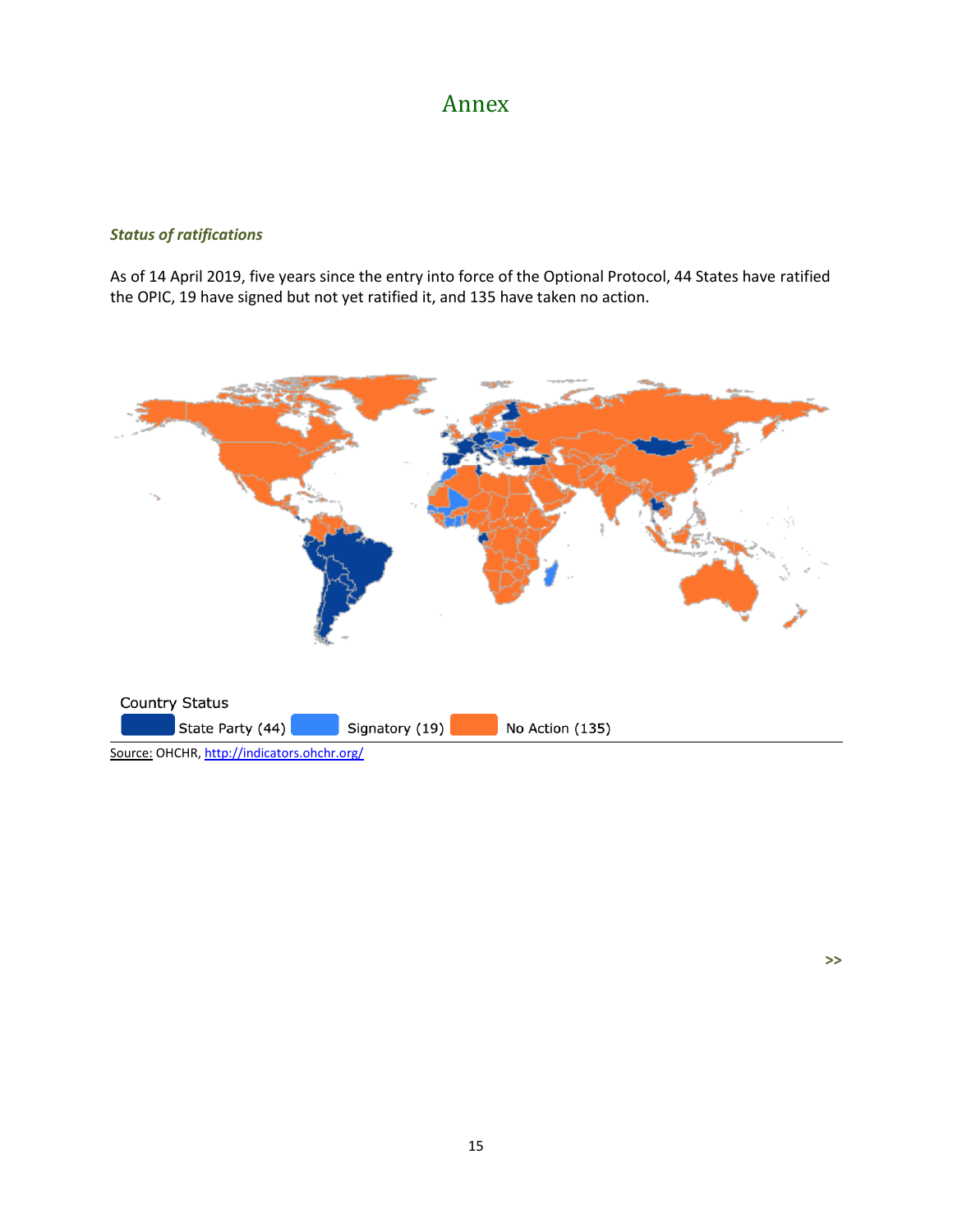#### *Breakdown of States parties*

The large majority (80%) of States parties are currently from Latin America or Europe. More than half (54%) of OPIC States parties are from the European region. What accounts for the low ratification rates in other parts of the world?



### **Regional breakdown of States Parties**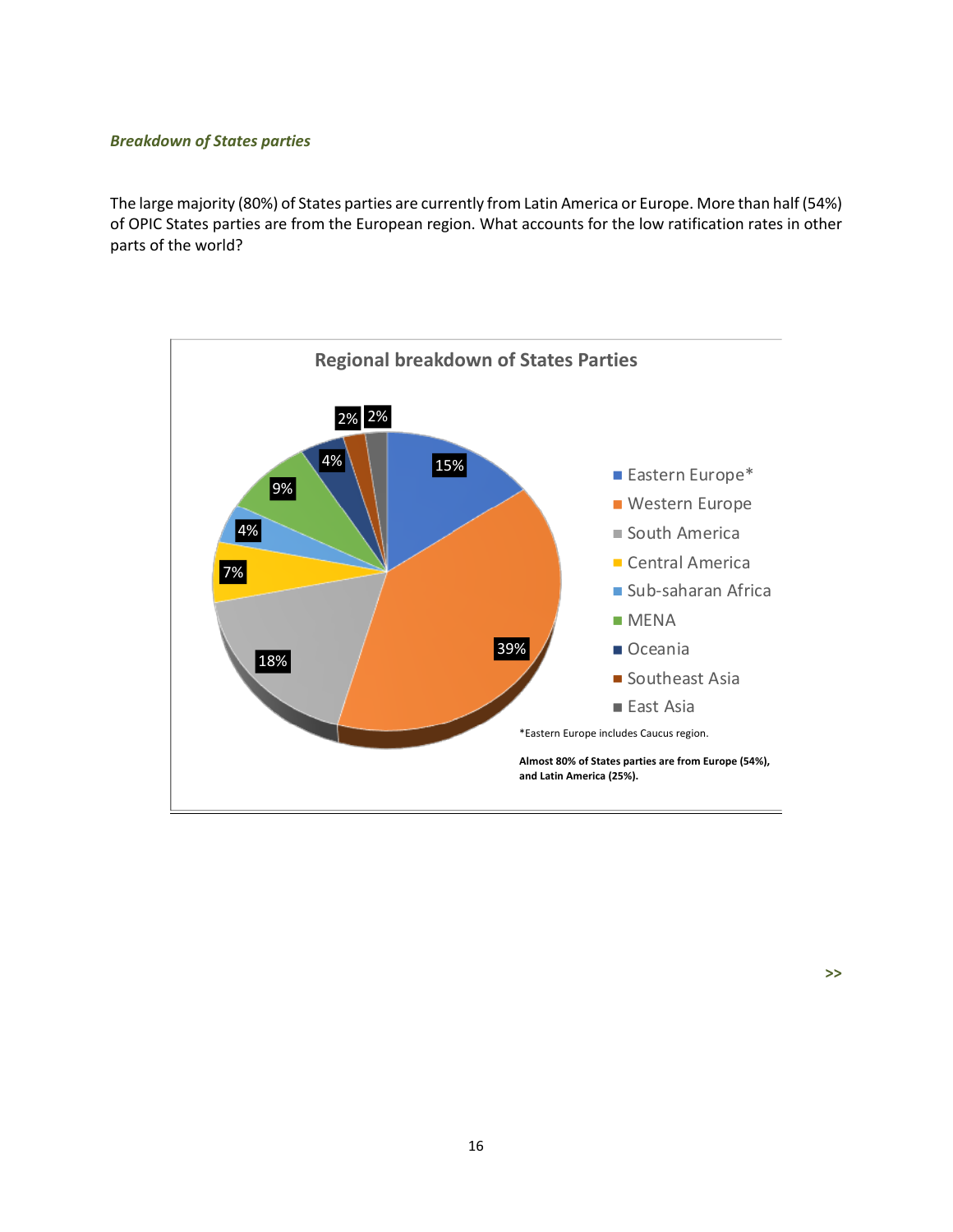#### *The ratification of the three Optional Protocols of the Convention on the Rights of the Child vs. the Convention on the Rights of the Child*

Only 20% of the States that have ratified the Convention on the Rights of the Child have ratified the OPIC. In comparison, more than 80% of the States having ratified the Optional Protocol to the Convention on the involvement of children in armed conflict (OPAC), and almost 90% of the States parties to the Optional Protocol to the Convention on the sale of children, child prostitution and child pornography (OPSC) have ratified the Convention on the Rights of the Child.

Why is the OPIC less ratified than the first two Optional protocols to the Convention on the Rights of the Child? Is it simply a question of time bearing in mind that the first two Optional Protocols were adopted almost 20 years ago? How many years will it take for at least 80% of States parties to the Convention on the Rights of the Child to have ratified the OPIC?